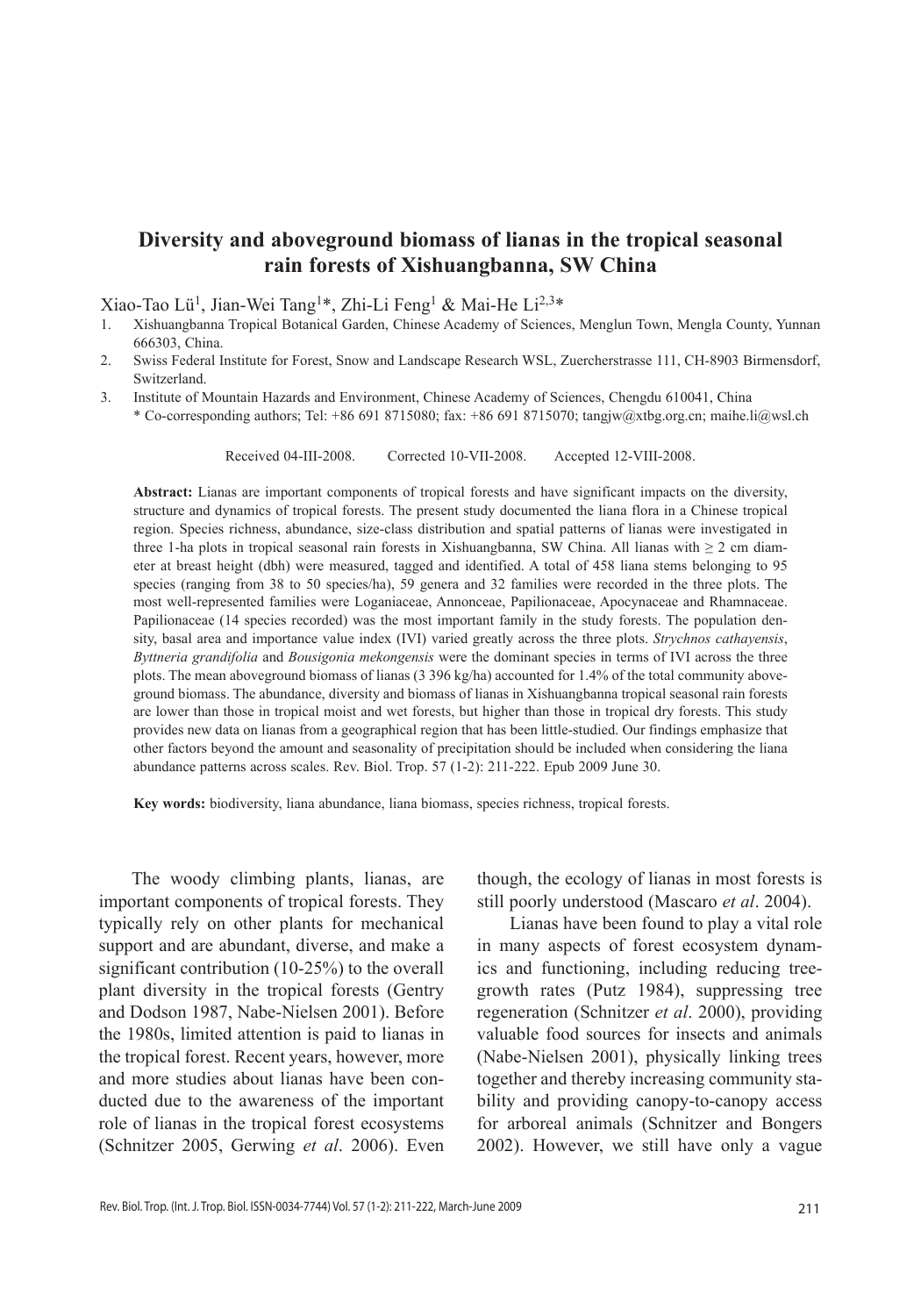idea of the liana composition of most tropical forests and know little about the role that lianas play in these forests (Burnham 2004).

The richness and abundance of lianas varied greatly with forest ecosystems and/or forest locations, depending on varying biotic and abiotic factors (DeWalt *et al*. 2000, Reddy and Parthsarathy 2003, Rice *et al*. 2004, Schnitzer 2005). Gentry (1991) suggested that lianas abundance is mainly determined by the seasonality of precipitation, and lianas were more abundant in tropical moist forests than in tropical wet and dry forests. Based on data gained from 69 tropical forests worldwide, Schnitzer (2005) demonstrated that liana abundance is negatively correlated with mean annual precipitation and positively with seasonality. Moreover, Putz (1983) and Schnitzer and Bongers (2002) suggested that lianas are strongly dependent on the availability of treefall gaps in dense tropical forests. Hence, the occurrence of lianas is positively correlated with the intensity of forest disturbances and negatively with stand biomass (Laurence *et al*. 2001, Reddy and Parthsarathy 2003).

The Xishuangbanna region is famous in China for its diverse flora and fauna. Comparing with other tropical forest regions, the annual rainfall in this region is relatively low (1 500 mm) with a five-month long dry season. Due to its unique geographical and climatic features, this area supports a tropical rain forest with a small proportion of deciduous tree species that shed leaves in different seasons (Cao *et al*. 1996). The tropical seasonal rain forest is the dominant forest type in this area (Cao and Zhang 1997). Several studies dealing with the floristic and ecological features of the tree layers in the seasonal rain forests in Xishuangbanna have been carried out (Cao and Zhang 1997, Feng *et al*. 1998, Shanmughavel *et al*. 2001, Zhu *et al*. 2004). To our knowledge, however, the diversity and biomass of lianas have neither yet been studied in the Xishuangbanna tropical forests nor even in any of China's tropical regions. To fill this knowledge gap, the present paper reports the abundance, diversity and aboveground biomass of lianas, based on data gained from permanent plots established in several primary tropical rain forests in Xishuangbanna.

## MATERIALS AND METHODS

The study was carried out in Xishuangbanna  $(21°09' - 22°36' N$  and  $99°58' - 101°50' E)$ , which borders Laos and Myanmar on the upper course of the Mekong River. Three plots (1 hectare each,  $100 \times 100$  m) were established in the tropical seasonal rain forests located in wet valleys. The region experiences a typical tropical monsoon climate with a rainy season between May and October and a dry season between November and April. Xishuangbanna is an inland region with low wind speeds. Therefore, the forests have been protected from catastrophic disturbance by hurricanes. The climate data (1959 – 2002) were collected at a weather station (21°55' N, 101°15' E, 600 m a.s.l.; Xishuangbanna Tropical Rainforest Ecosystem Station), located approximately 5 km from the Menglun plot and 60 km from the other two plots: annual mean air temperature, 21.7°C; mean temperature for the hottest month (June), 25.7°C; mean temperature for the coldest month (January), 15.9°C, and mean annual precipitation, 1 539 mm (of which 87% occurs in the rainy season and 13% in the dry season). During the dry season, fog occurs almost every day and is heaviest from midnight until midmorning, which tends to compensate for the shortage of rain. The mean relative humidity is 87%. The soil belongs to latosol (pH 4.5-5.5), developed from purple sandstone.

The forests studied are undisturbed oldgrowth forests (>40 m in height) with three layers of canopy. The top tree layer (>35 m in height) had a crown coverage of  $\sim$ 15%, dominated by *Pometia tomentosa* (Bl.) Tewsm. et Binn. (Sapindaceae), *Terminalia myriocarpa* Van Heurck & Mull.-Arg. (Combretaceae), and *Garuga floribunda* Decne. var. gamblai (King et Smith) Kalkm (Burseracae). The second layer (20-35 m in height with continuous crown coverage) consists of *Barringtonia macrostachya* (Jack) Kurz, *Chisocheton siamensis*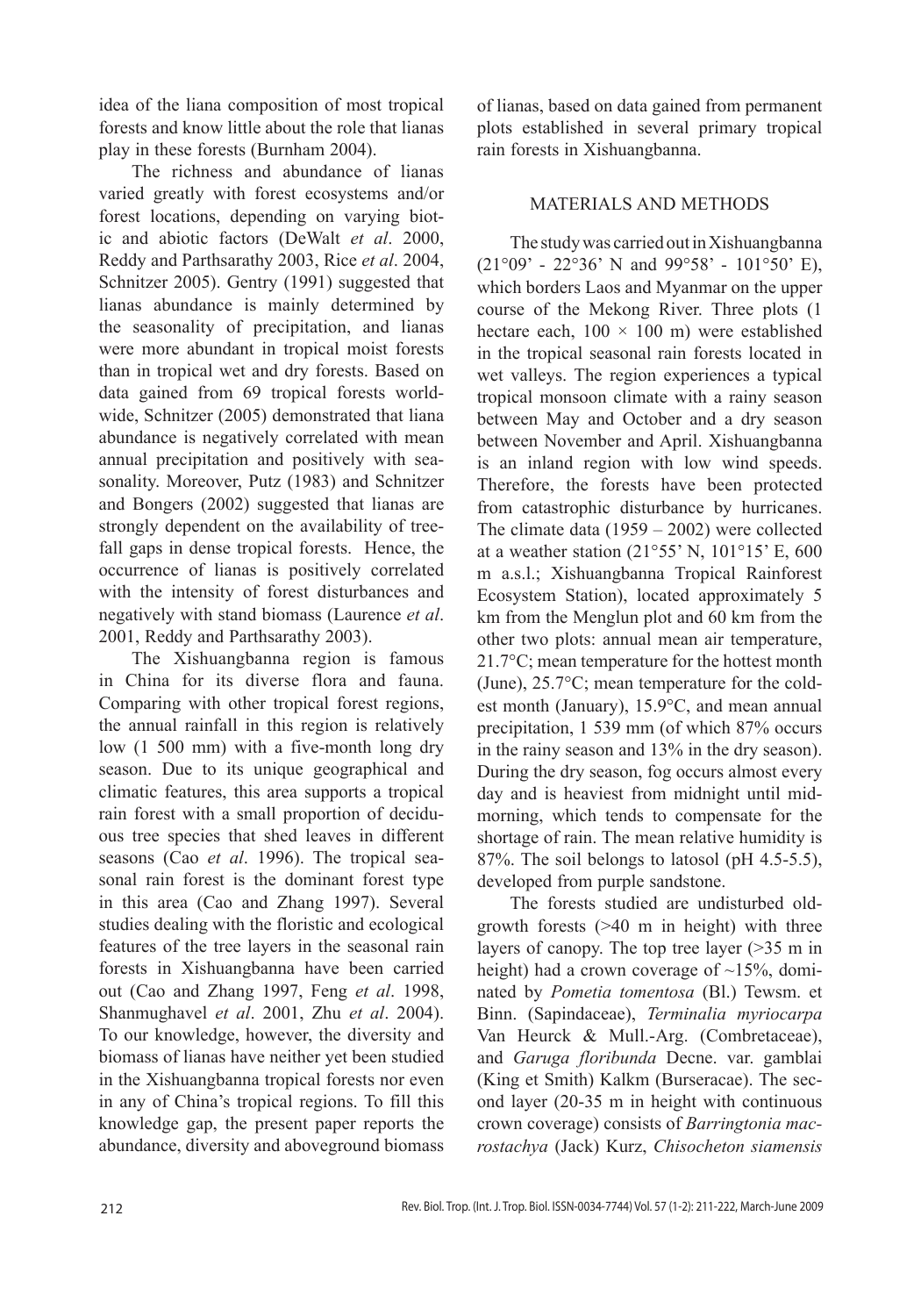Craib, *Beilschmiedia brachythyrsa* H. W. Li, *Gironniera subaequalis* Planch. The saplingshrub layer is 1-5 m tall with a coverage of  $\sim$ 30%. Under the closed canopies there is only sparse ground vegetation consisting mainly of herbs (e.g. *Elatostema parvum* (Bl.) Miq., *Pseudoranthemum malaccense*) and ferns (e.g. *Tectaria polymorpha* (Wall. ex Hook.) Cop., *Ctenitopsis fuscipes* (Wall.) C. Chr. ex Tard.- Blot & C. Chr., *Pronephrium nudatum* (Roxb.) Holtt.). The mean stand density of trees with  $\geq$ 10 cm dbh (diameter at breast height of 1.3 m) was 393-466 stems and the mean basal area reached  $30.11-40.02$  m<sup>2</sup> per hectare (Table 1).

Field work was carried out from January to April 2005. Each plot (1 hectare) was divided into 100 subplots  $(10 \times 10 \text{ m})$ . All trees and lianas with  $\geq 2$  cm dbh found in the subplots were numbered, measured, and labeled with aluminum tags. Liana diameter was measured on each rooted stem at breast height (1.3 m) above the level of the ultimate rooting point to avoid making multiple measurements on stems that had fallen down from the canopy and rerooted. Liana shoots originating from the same main stem were regarded as one plant. The location of each liana stem investigated was mapped in each subplot. All lianas (dbh  $\geq$ 2 cm) rooted in the plots were identified. The nomenclature of families, genera and species followed Li *et al.* (1996).

Species richness was determined by the number of species for each plot. Fisher's  $\alpha$ (Fisher *et al*. 1943), Shannon-Wiener index *H'* (Magurran 1988), Simpson's index λ (Magurran 1988), and Hill diversity *N1* and *N2* (Hill 1973) were calculated.

Species abundance was categorized into four classes: dominant (with >20 individuals), common (11-20), rare (3-10) and very rare species (1-2). The importance value index (IVI) represents the relative importance of a species in a given community. The IVI is defined as the sum of relative density, relative dominance and relative frequency (Curtis and Cottam 1962). The family importance value (FIV) was calculated according to Mori *et al*. (1983).

The species-area curve was plotted with respect to species accumulation by sequential arrangement of 100 m  $\times$  10 m subplots. A limited randomization procedure (Nabe-Nielsen 2001) was used.

We harvested and weighed 25 individuals of lianas (dbh ranging from 1.8 to 14.5 cm) of 9 most common species outside plots in the surrounding forests, to find a relationship between the aboveground biomass and the dbh for estimating the biomass. The 25 individuals were collected entirely, in combination with a tree biomass study using tree-felling. Fresh leaves and stems of the lianas harvested were collected separately and weighed in the field. The dry mass of the stems and leaves was calculated using a ratio of dry mass to fresh mass derived from sub-samples that had been weighed after oven-drying to constant weight at 75°C.

#### RESULTS

**Species diversity:** A total of 458 individuals of lianas ( $\geq$ 2 cm dbh), belonging to 95 liana species, 59 genera and 32 families were counted in the three plots (Table 2). The mean species

| TABLE 1                                                                                  |  |
|------------------------------------------------------------------------------------------|--|
| Characteristics of plots in the tropical seasonal rain forest in Xishuangbanna, SW China |  |

| Plots   | Lat.<br>(N) | Long.<br>(E)     | Altitude<br>(m a.s.l.) | Aspect    | Slope<br>$(^\circ)$ | Tree density per hectare Basal area of trees per<br>$\approx 10$ cm dbh) | hectare $(m2)$ |
|---------|-------------|------------------|------------------------|-----------|---------------------|--------------------------------------------------------------------------|----------------|
| Menglun | 21°57'      | $101^{\circ}12'$ | 730                    | <b>NW</b> | $15-20$             | 393                                                                      | 30.11          |
| Mengla  | 21°32'      | 101°33'          | 581                    | EN        | $25 - 30$           | 426                                                                      | 40.02          |
| Manyang | 21°27'      | 101°36'          | 643                    | NE        | 20-25               | 466                                                                      | 31.28          |

Rev. Biol. Trop. (Int. J. Trop. Biol. ISSN-0034-7744) Vol. 57 (1-2): 211-222, March-June 2009 213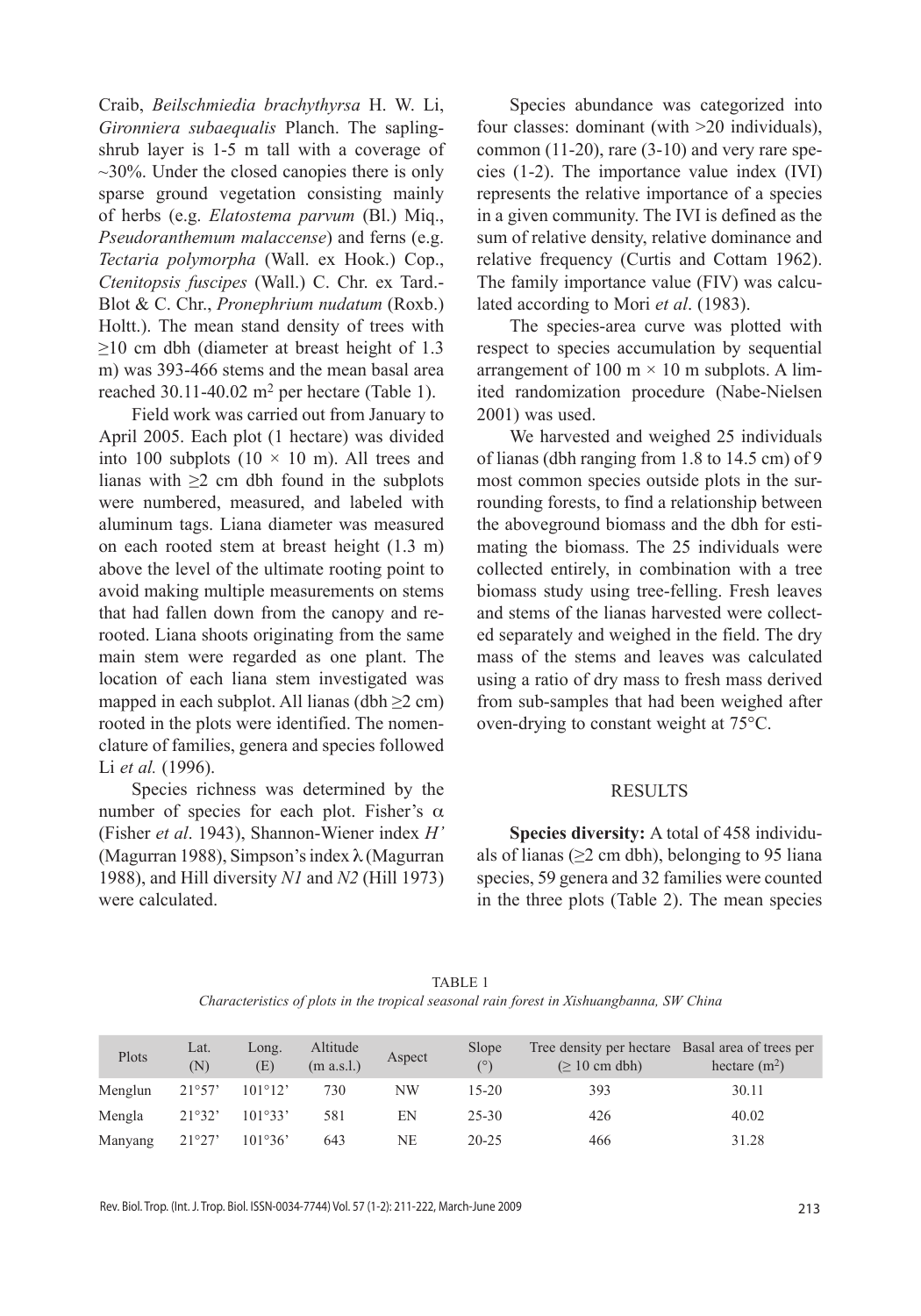|                             | Menglun | Mengla | Manyang | Total | Average |
|-----------------------------|---------|--------|---------|-------|---------|
| Species richness            | 50      | 38     | 44      | 95    | 44      |
| Number of genera            | 37      | 28     | 31      | 59    | 32      |
| Number of families          | 23      | 19     | 22      | 32    | 21      |
| Density (stems per hectare) | 207     | 137    | 112     | 456   | 152     |
| Shannon-Weiner index        | 3.34    | 3.01   | 3.35    |       |         |
| Simpson index               | 0.054   | 0.093  | 0.048   |       |         |
| Fisher's $\alpha$ index     | 21.63   | 17.41  | 26.26   |       |         |
| Hill's N1                   | 28.22   | 20.29  | 28.50   |       |         |
| Hill's N2                   | 18.52   | 10.75  | 20.83   |       |         |
| Evenness                    | 0.849   | 0.827  | 0.885   |       |         |
|                             |         |        |         |       |         |

TABLE 2 *Liana (≥2 cm dbh) diversity in the three plots in the tropical seasonal rain forests in Xishuangbanna, SW China*

richness was 44 species per one 1-ha plot, ranging from 38 (Mengla plot) to 50 species (Menglun plot) (Table 2). Only 8 species (8.4% of the total 95 species) were present in all three plots, whereas 65 species (70%) occurred only in one of the three plots, and 22 species (23%) were shared by two of the three plots.

The diversity indices varied among the three plots, and no consistent trend could be found (Table 2). The Manyang plot showed the highest values of the diversity indices, except for the Simpson index, whereas the Mengla plot had the smallest values, except for the Shannon-Wiener index. The Menglun plot, which had the highest species richness, showed only intermediate values for the other diversity indices (Table 2).

Density and basal area of lianas decreased consistently from the Menglun plot (207 individuals and 0.47 m<sup>2</sup> per hectare), over the Mengla plot (137 and 0.32) to the Manyang plot (114 and 0.27) (Table 2). However, the mean basal area was 23.9 cm2 per liana stem in the Manyang plot, 23.3 cm<sup>2</sup> in the Mengla plot and  $20.9 \text{ cm}^2$  in the Menglun plot.

**Species-area curves:** Species numbers tended similarly to increase with increasing area sampled for each of the three study plots (Fig. 1). However, this effect of increasing area on species number stopped once the sampled area reached 0.9 hectare in the Mengla plot, while species numbers still increased with increasing sample area in the other two plots (Fig. 1). This indicates that the plot size of one hectare was insufficient to cover the majority of liana species occurring in the tropical seasonal rain forest of Xishuangbanna. The plot size should be larger than 1 ha for further researches in this area.

**Abundance of lianas:** The abundance of liana species in the three plots varied greatly, ranging from as high as 38 individuals for *Byttneria grandifolia* (Sterculiaceae) to as low as only one individual for 28 species, e.g. *Uncaria macrophylla* (Rubiaceae), *Kadsura anamosma* (Schizandraceae), *Sabia parviflora*  (Sabiaceae), for the three plots.

Only four species, namely *Byttneria grandifolia*, *Strychnos wallichiana*, *Strychnos cathayensis* and *Strychnos nitida*, were dominant across the three plots. These four species accounted for 25.0% of the total liana stems and for 26.8% of the total basal area of lianas. Ten species (10.5% of the total 95 liana species) fell into the 'common' species category, which accounted for 28.9% of the total liana stems and for 28.8% of the total liana basal area. Thirty-one species (32.6% of the total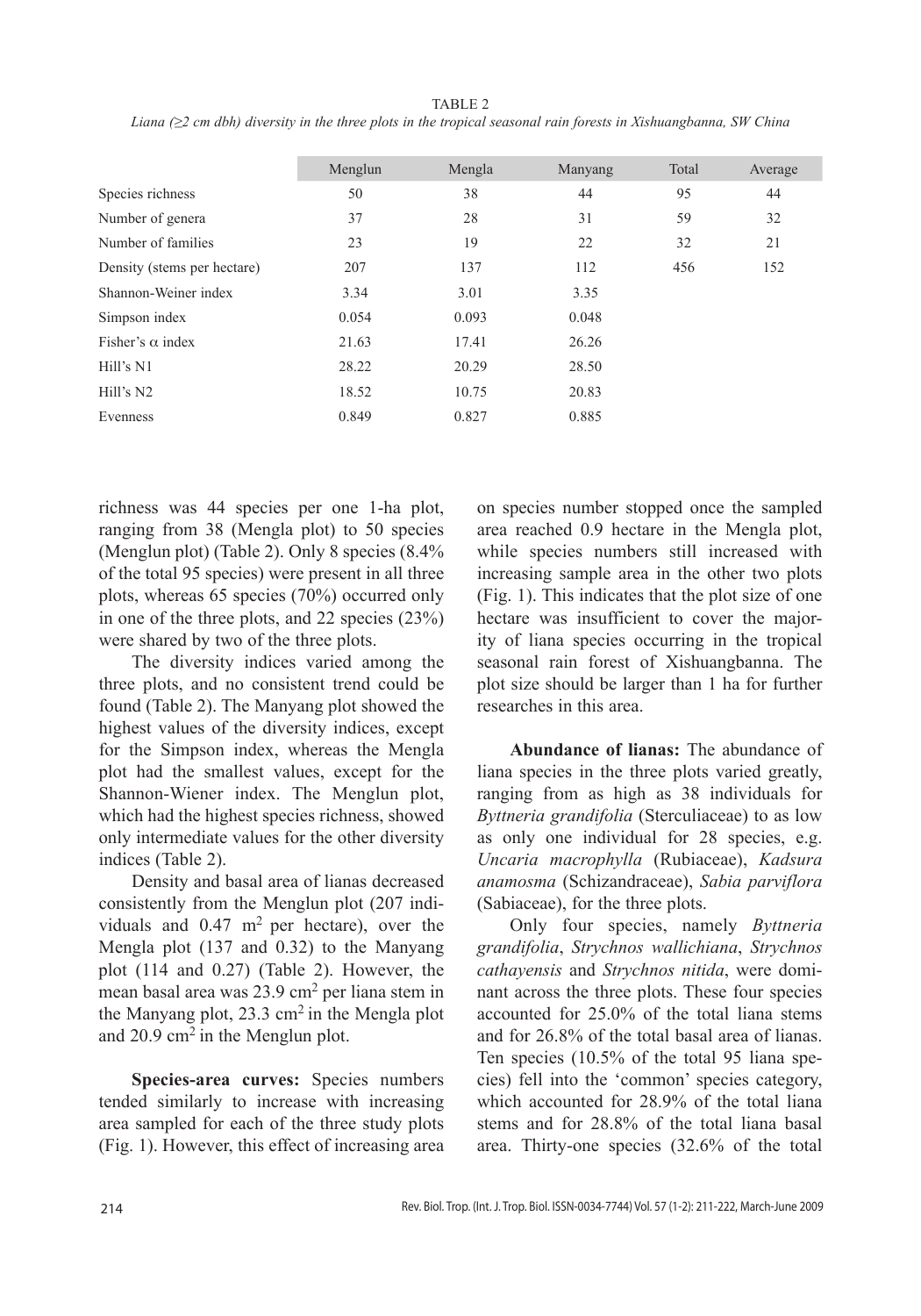

Fig. 1. Species-area curves (±SD) for lianas with ≥2 cm dbh in the three plots studied in Xishuangbanna's tropical seasonal rain forests, SW China.

95 liana species) belonged to the 'rare' species category. They made up 31.1% of the total liana stems and 28.7% of the total liana basal area. More than half of the liana species enumerated in the three plots (49 species) occurred with one or two individuals only, and belonged to 'very rare' species. These species accounted for only 14.9% of the total liana stems and for 15.6% of the total liana basal area in the three plots.

Plotwise, all the four dominant species (*B. grandifolia*, *S. wallichiana*, *S. cathayensis* and *S. nitida*) occurred in the Menglun plot, but *S. cathayensis* (with a total of 28 individuals) occurred only in this plot. Each of the other two plots had only two out of the four dominant species, namely *B. grandifolia* and *S. nitida* in the Mengla plot, and *S. wallichiana* and *S. nitida* in the Manyang plot (Appendix 1). Only *S. nitida* was found in all of the three plots.

The majority of the species and the stems belonged to the smaller diameter classes (Table 3). Sixty-nine species out of the 95 species counted in the three plots were in the 2-4 cm dbh class. Ninety percent of liana stems occurred with <8 cm dbh, of which 50% were concentrated in the 2-4 cm dbh class. Only 16 stems, belonging to 11 species, had a dbh >10 cm (Table 3), and only one stem with a dbh >15 cm. This suggests that the size of the most

liana species occurred in this area is small. The Mengla plot had seven individuals with >10 cm dbh, each of the other two plots had five such individuals (Table 3).

**Importance value index (IVI) and family importance value (FIV):** The two most important species for the three plots were *B. grandifolia* with an IVI of 79.4, and *S. nitida* with an IVI of 66.9. At the plot level, *S. cathayensis* was the most important species for the Menglun plot, *B. grandifolia* for the Mengla plot, and *B. mekongensis* for the Manyang plot (Appendix 1).

The number of genera and species, the densities and the family importance values (FIV) of all liana families varied greatly among plots (Appendix 2). The species number of a family varied from 1 to 14. Fourteen families (~45% of the total number of families found) were represented by only a single species each. The most diverse family in terms of the number of species was the Papilionaceae. The most abundant and important families in all sampled plots were: Loganiaceae, Annonceae, Apocynaceae, Sterculiaceae, Papilionaceae and Rhamnaceae (Appendix 2). These six families made up more than 50% of the total liana stems in the tropical seasonal rain forests of Xishuangbanna.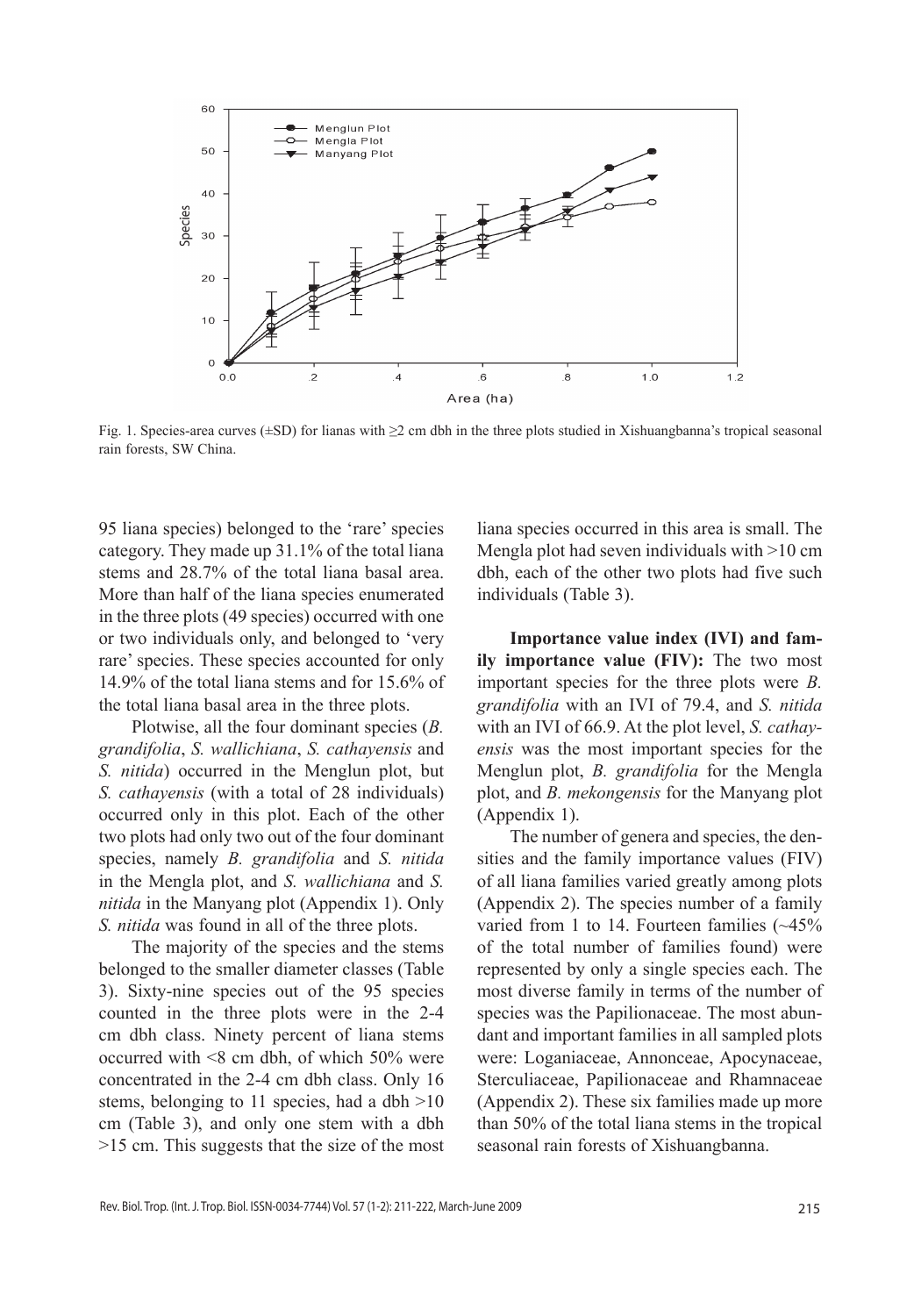#### TABLE 3

*Distribution of stems (D, stems ha-1), number of species (SR), basal area (BA, m2 ha-1) and aboveground biomass (AGB, kg ha-1) of lianas (≥2 cm dbh) according to their diameter classes (cm) in the three plots in the tropical seasonal rain forests in Xishuangbanna, SW China*

| dbh       |          |           | Menglun plot |          |     |                | Mengla plot |      |          |           | Manyang plot |          |     |           | Total for the three plots |       |
|-----------|----------|-----------|--------------|----------|-----|----------------|-------------|------|----------|-----------|--------------|----------|-----|-----------|---------------------------|-------|
| classes   | D        | <b>SR</b> | BA           | AGB      | D   | <b>SR</b>      | <b>BA</b>   | AGB  | D        | <b>SR</b> | <b>BA</b>    | AGB      | D   | <b>SR</b> | <b>BA</b>                 | AGB   |
| $2 - 4$   | 102      | 35        | 0.074        | 867      | 61  | 32             | 0.044       | 515  | 38       | 20        | 0.034        | 385      | 201 | 69        | 0.152                     | 1767  |
| $4-6$     | 53       | 23        | 0.098        | 1041     | 43  | 21             | 0.077       | 803  | 45       | 22        | 0.078        | 836      | 141 | 53        | 0.254                     | 2680  |
| $6 - 8$   | 31       | 16        | 0.111        | 1093     | 22  |                | 0.082       | 807  | 15       | 12        | 0.053        | 522      | 68  | 31        | 0.245                     | 2422  |
| $8 - 10$  | 16       | 12        | 0.093        | 874      | 4   | 3              | 0.027       | 254  | 9        | 9         | 0.056        | 524      | 29  | 22        | 0.177                     | 1652  |
| $10 - 15$ | 5        | 4         | 0.058        | 502      | 6   | $\overline{4}$ | 0.067       | 588  | 5        | 5         | 0.047        | 416      | 16  | 11        | 0.171                     | 1506  |
| >15       | $\left($ | $\theta$  | $\theta$     | $\left($ |     |                | 0.020       | 162  | $\theta$ | $\theta$  | $\theta$     | $\theta$ |     |           | 0.020                     | 162   |
| Total     | 207      | 50        | 0.434        | 4377     | 137 | 38             | 0.318       | 3129 | 112      | 44        | 0.268        | 2682     | 456 | 95        | 1 020                     | 10188 |

**Aboveground biomass:** The dry aboveground biomass (AGB) is strongly linearly correlated with dbh ( $R^2 = 0.87$ ; Fig. 1). The linear regression equation can be described as:

ln(AGB)=0.1498+1.7895\*ln(dbh)

where AGB is the total aboveground biomass (kg) of the individual lianas, and dbh (cm) is the diameter at breast height (Fig. 2)

The total aboveground biomass of lianas was 4 377 kg/ha for the Menglun plot, 3 129 kg/ha for the Mengla plot, and 2 682 kg/ha for the Manyang plot. The mean aboveground biomass of lianas was 3 396 kg/ha, accounting for 1.4% of the total community aboveground biomass of 248 000 kg/ha (Feng *et al*. 1998).

Less than 2% of the total liana AGB has resulted from the lianas with >15 cm dbh (Table 3). Lianas with >10 cm in dbh (numbered 18 stems) accounted for  $\sim$ 17% of the total liana AGB. About 43% of the liana AGB has resulted from lianas  $\leq 4$  cm dbh and  $\sim 67\%$ from lianas ≤6 cm dbh.

#### DISCUSSION

**Liana abundance and diversity:** Lower abundance and diversity of lianas were found in the present study as expected from the hypothesis of Schnitzer (2005). We counted only 152 liana stems  $(\geq 2$  cm dbh) per hectare in the Xishuangbanna seasonal rain forests, which is much lower than other published data gained from the neotropical wet lowland forests. For example, 2 471 liana stems ( $\geq$ 2 cm dbh) per hectare were found in Bolivia (Pérez-Salicrup and Sork 2001), 450 ( $\geq$ 2 cm dbh) in Costa Rica (Mascaro *et al*. 2004), and 606 (≥2 cm dbh) in Panama (DeWalt and Chave 2004). For the tropical forests in Asia, Proctor (1983) recorded an average of 440 liana stems with 1–10 cm dbh per hectare in Sarawak, and Putz and Chai (1987) found an average of 348 stems in Sarawak valleys and 164 (>2 cm dbh) in hilltop sites. The abundance of lianas found in the present study is similar to the abundance at hilltop sites of Sarawak dipterocarp forest in Malaysia (Putz and Chai 1987), but much lower than that in other tropical wet and moist rain forests in Southeast Asia and in neotropcial forests.

Biodiversity indices varied with plots (Table 2). This site-dependent result may reflect the differences in abiotic and biotic conditions between plots. The species richness ranged from 38 to 50 species ( $\geq$ 2 cm dbh) per 1-ha plot. Similar to this finding, Pérez-Salicrup and Sork (2001) recorded 51 species/ha ( $\geq$ 2 cm) in a liana forest in Amazonian Bolivia. Putz (1984) found 65 liana species ( $\geq$ 2 cm dbh) per hectare on Barro Colorado Island, Panama. The liana species richness was 24~48 species  $(\geq 1$  cm) per hectare in the tropical dry forests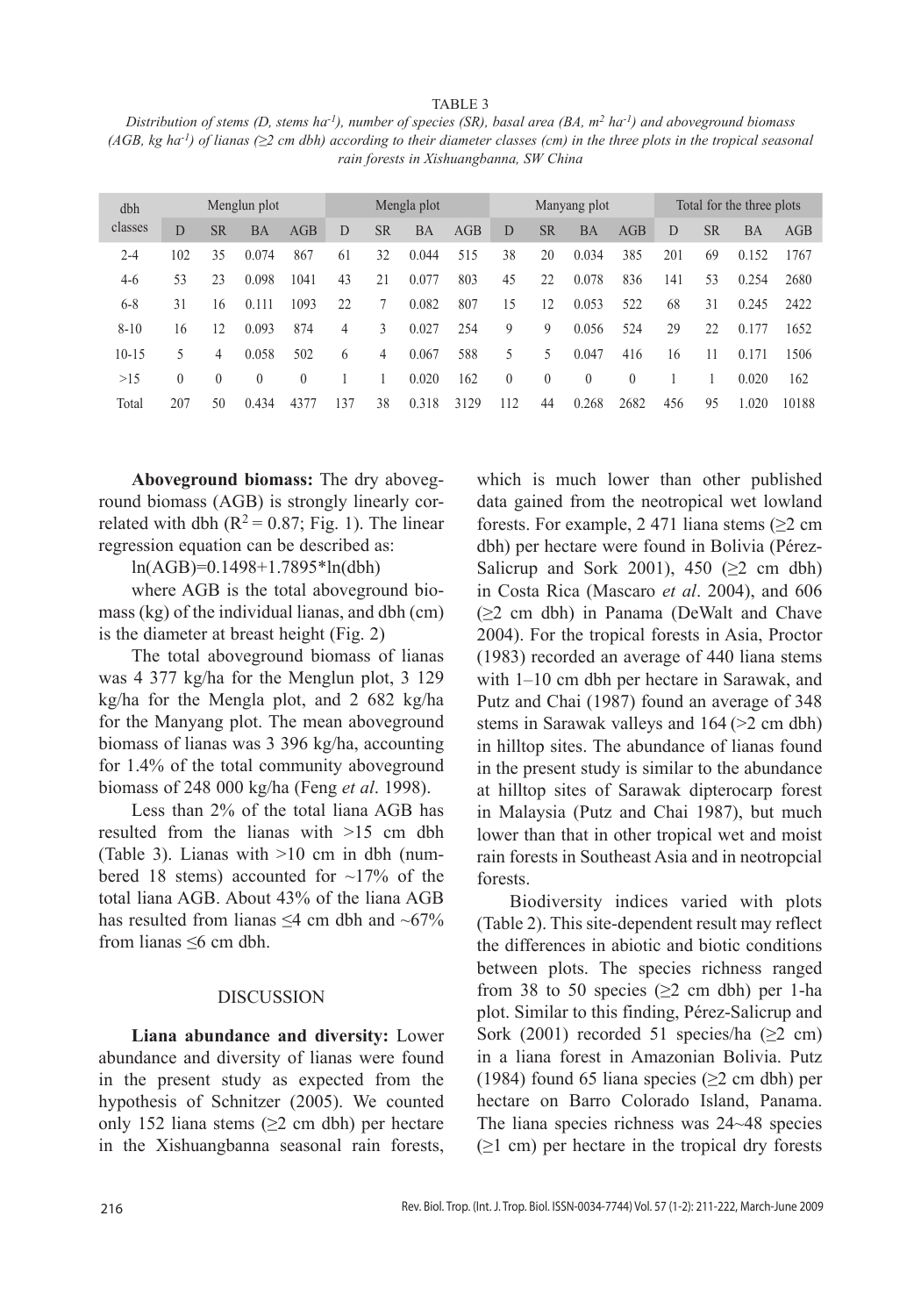

Fig. 2. Aboveground biomass (AGB; dry matter in kg ha<sup>-1</sup>) in relation to the diameter (DBH in cm) at 1.3 m stem height above the rooting point for lianas in the three plots in the tropical seasonal rain forests in Xishuangbanna, SW China.

of India (Muthuramkumar and Parthasarathy 2000, Reddy and Parthasarathy 2003). At a 0.1 ha plot level,  $7 \sim 12$  species were found in this study compared to 8 species ( $\geq$ 2.5 cm) found in a 0.1-ha plot in the forest of Mexico (Lott *et al*. 1987). However, in Yasuní National Park in Ecuador, Nabe-Nielsen (2001) encountered 132 liana species in a 0.4 ha plot. Burnham (2002) recorded 311 liana species  $(\geq 1$  cm dbh) in a total of twelve 0.2 ha plots (i.e. in a total area of 2.4 ha). Due to the different plot size and dbh classification used, it is difficult to compare these different studies of liana richness exactly, but it seems that the species richness of lianas in the tropical seasonal rain forests in Xishuangbanna is similar to that found in tropical dry forests, but lower than that found in most tropical wet or moist forests.

The abundance and distribution of lianas usually depend on abiotic factors including elevation, rainfall and seasonality, soil fertility, and disturbance (Gentry 1991, Balfour and Bond 1993, Schnitzer and Bongers 2002). The liana abundance and diversity are thought

to peak in the lowland tropics and decline with increasing latitude and elevations (Gentry 1991, Schnitzer and Bongers 2002). The relatively poor abundance and lower diversity of liana species found in the tropical seasonal rain forests in Xishuangbanna may be caused by the higher latitude, biotic and abiotic environments of this special tropical area. Xishuangbanna, located on the northern border of tropical Asia, is a transitional zone between the tropics and subtropics. The northward extension of the Asian tropical rain forest reaches its limits in Xishuangbanna in terms of both latitude and altitude (Cao *et al*. 1996). On the other hand, lianas abundance is strongly dependent on the availability of tree-fall gaps in dense tropical forests resulted from the natural and/or anthropogenic disturbance but negatively related with tree biomass (Putz 1983, Laurence *et al*. 2001, Schnitzer and Bongers 2002). In fact, it is well known that Xishuangbanna region is a calm tropical region with low wind speed (Liu *et al*. 2004). The plots studied are located in a well-protected natural reserve without any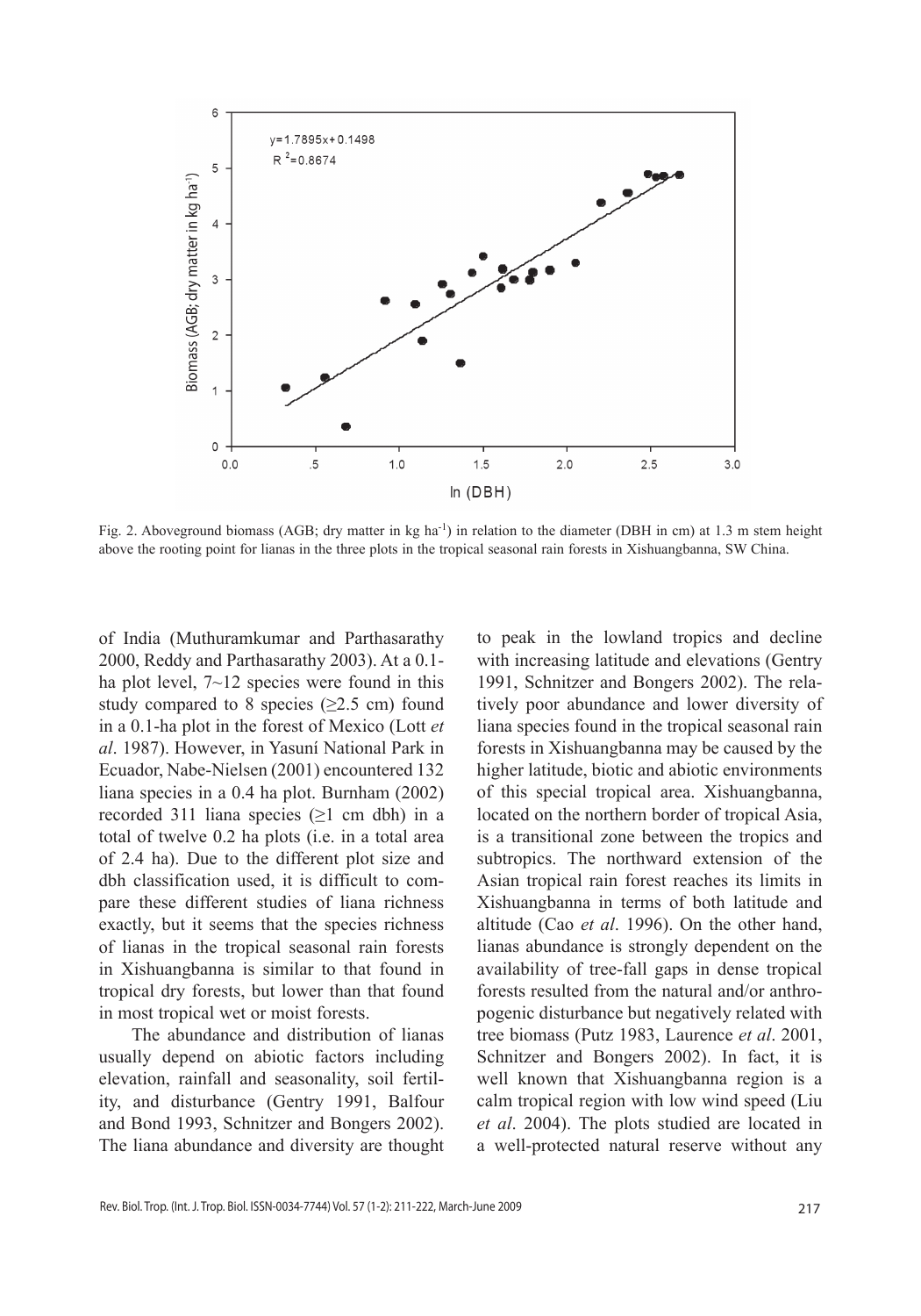anthropogenic disturbance but high tree biomass. Lower wind speed and human disturbance, together with higher tree density and biomass, may result in lower liana density in the Xishuangbanna tropical forests. For the three plots, it is interesting to find that lianas density increased with decreasing tree density. It is possible that lianas species richness and density would increase with forest fragmentation in this area (Zhu *et al*. 2004).

**Lianas composition:** Variation of both species and family composition of lianas in the three plots are considerable. In the Menglun plot, *S. cathayensis* (28 individuals) and *S. wallichiana* (21 individuals) were the dominant lianas and each of them accounted for more than 10% of the total liana stems in the plot. *B. grandifolia* (34 individuals) and *S. nitida* (15 individuals) were dominant in the Mengla plot. Only one species, *Bousigonia mekongensis* (14 individuals) was dominant in the Manyang plot, accounted for more than 10% of the total liana stems. Several other studies have reported the dominance  $(>10\%)$  of a single species in local liana community (DeWalt *et al.* 2000, Nabe-Nielsen 2001, Burnham 2002). Different species dominated in different different plots may be the results of different micro-environmental conditions. Across the three plots, the top five dominant families were Loganiaceae, Annonceae, Papilionaceae, Apocynaceae and Rhamnaceae. This result shows a floristic affinity of tropical forest in this area to other Asian tropical area (Muthuramkumar and Parthasarathy 2000).

**Biomass of lianas:** To what extent of lianas biomass contributes to the community biomass in most tropical forests is currently unknown (Schnitzer and Bongers 2002). Our results showed an average lianas aboveground biomass of 3 396 kg/ha in the Xishuangbanna tropical seasonal rain forests, contributing to 1.4% of the total community aboveground biomass. In a Venezuelan forest, Putz (1983) estimated that lianas accounted for 4.5% (15 700 kg/ha) of the total community AGB. In

eastern Brazilian forests, this proportion was as high as 14% and the absolute sum reached 43 000 kg/ha (Gerwing and Farias 2000). In a study on lianas along a chronosequence in a central Panamanian lowland forest, DeWalt *et al*. (2000) found that the biomass of lianas was relatively constant with increased stand age, and ranged from 4 050 to 11 170 kg/ha. The lower liana biomass found in the present study may have resulted from the lower liana density and the lack of large lianas. For example, only 6 stems of lianas per hectare had a dbh of  $>10$ cm in the tropical seasonal rain forests studied. Similarly, Rollet (1974) reported 5.6 large lianas (ranging from 1 to 17 stems/ha) per hectare found in the southeastern Asian forests, but 9.4 large lianas (3-20 stems/ha) in Latin-America forests, and 9.4 large lianas (6-15 stems/ha) in African tropical forests. It seems that the Xishuangbanna tropical seasonal rain forests have less large lianas than the other two major moist forest blocks.

In summary, the abundance, diversity and biomass of lianas in Xishuangbanna seasonal tropical rain forests are lower than those in tropical moist and wet forests, but similar to those in tropical dry forests in India and Mexico. Such results could be caused by following factors: 1) Xishuangbanna is biogeographically located in a transitional zone from tropical Southeast Asia to subtropical East Asia, and the Xishuangbanna tropical forests are, therefore, one of the northernmost tropical rain forests in the world; 2) Xishuangbanna is a calm tropical region with lower wind speeds. The forests have then been protected from catastrophic disturbance by hurricanes; 3) all the plots are located in a Natural Reserve, which protects them from human disturbance. Factors 2 and 3 are likely to affect liana occurrence as natural and anthropogenic disturbances which are usually thought to promote liana abundance (Schnitzer and Bongers 2002, Rice *et al*. 2004). Comparing the lianas occurrence across the tropical forests around the world, the present study suggests that the distribution of lianas in tropical forests is determined by the geographical location associated with the climatic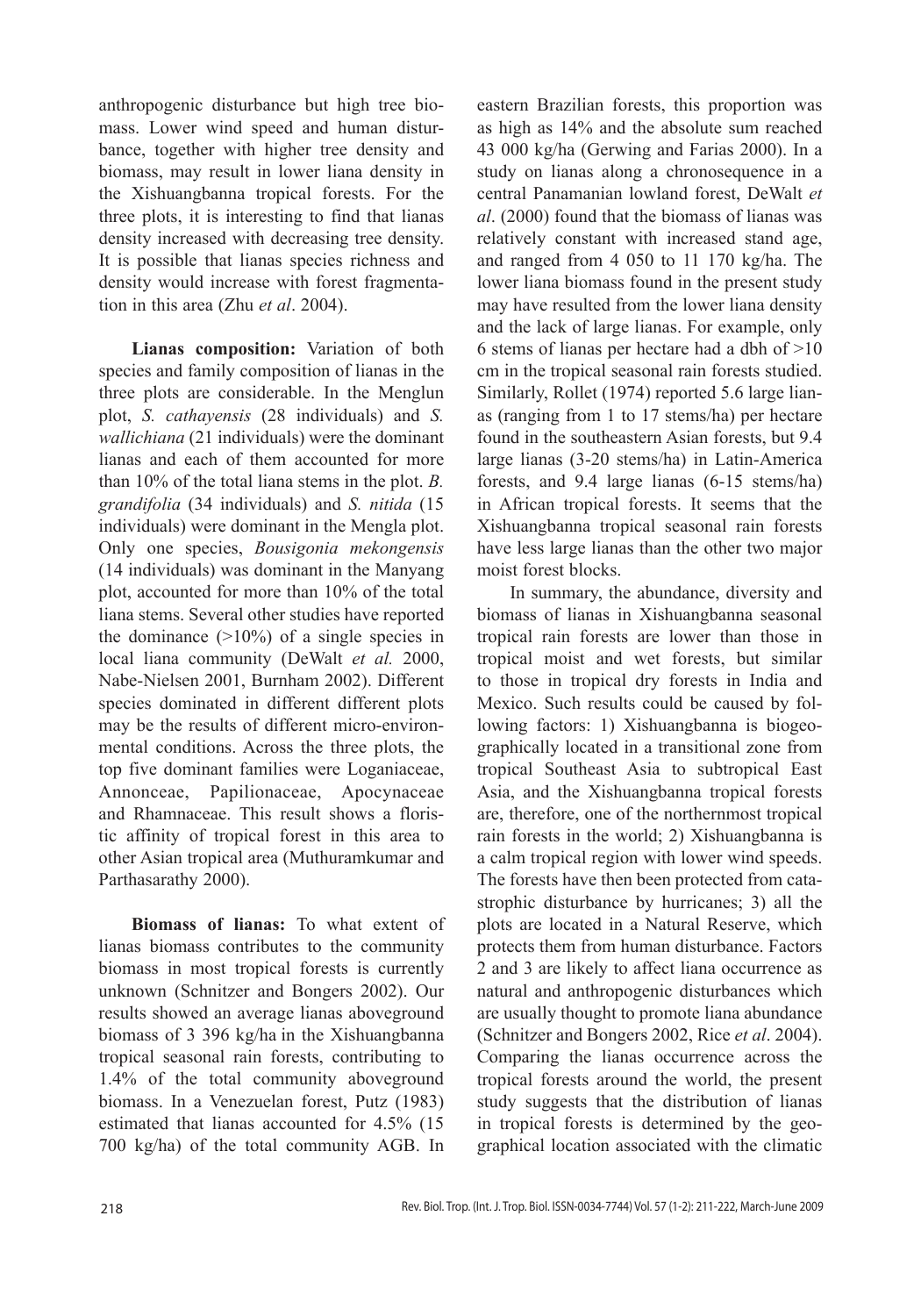conditions on a global scale. However, the local disturbance and microhabitat will modify the abundance and biomass of lianas on a regional and local scale. The present study emphasizes that other factors beyond the amount and seasonality of precipitation should be included when considering the liana abundance patterns across scales.

#### ACKNOWLEDGMENTS

We are very grateful to Lu Yun, Chen Defu and many others for their valuable assistance in the field survey. We also express our gratitude to Tao Guoda for his help in the identification of some specimens, and to S. Dingwall for linguistic improvement of the English. Comments and suggestions from two anonymous reviewers significantly improved this manuscript. This study was jointly supported by the CAS Project of Knowledge Innovation (No. KZCX1-SW-01), "West Light Foundation of the Chinese Academy of Sciences" and the Field Station Foundation of CAS.

#### Resumen

Las lianas son componentes importantes de los bosques tropicales y tienen importantes impactos en la diversidad, la estructura y la dinámica de los bosques tropicales. El presente estudio documenta la flora de lianas en una región tropical estacional china. La riqueza de especies, abundancia, clases de tamaño y patrones espaciales de distribución de las lianas fueron investigados en tres parcelas de una hectárea de bosque tropical estacional lluvioso, en Xishuangbanna, SW China. Todas las lianas con ≥ 2 cm de diámetro a la altura del pecho (DAP) fueron medidas, etiquetadas e identificadas. Un total de 458 tallos de lianas pertenecientes a 95 especies (que van de 38 a 50 especies/ha), 59 géneros y 32 familias se registraron en las tres parcelas. Las familias mejor representadas fueron Loganiaceae, Annonceae, Papilionaceae, Apocynaceae y Rhamnaceae. Papilionaceae (14 especies registradas) fue la de mayor importancia. La densidad de población, área basal y el índice de valor de importancia (IVI) varió mucho a través de las tres parcelas. *Strychnos cathayensis, Byttneria grandifolia* y *Bousigonia mekongensis* fueron las especies dominantes en términos de IVI en las tres parcelas. La media de la biomasa aérea de lianas (3 396 kg/ha) representó el 1.4% de la biomasa aérea total de la comunidad. La abundancia, biomasa y diversidad de lianas en bosques tropicales estacionales de Xishuangbanna son

inferiores a los de zonas tropicales y bosques húmedos, pero superiores a los de los bosques tropicales secos. Este estudio proporciona nuevos datos sobre las lianas de una región geográfica que ha sido poco estudiada. Los resultados enfatizan que otros factores, además de la cantidad y la estacionalidad de la precipitación, deben ser considerados al examinar los patrones de la abundancia de lianas.

**Palabras clave:** biodiversidad, liana, abundancia, biomasa, riqueza de especies, bosque tropical.

#### REFERENCES

- Balfour, D. & W. Bond. 1993. Factors limiting climber distribution and abundance in a southern African forest. J. Ecol. 6: 93–99.
- Burnham, R.J. 2002. Dominance, diversity and distribution of lianas in Yasuní, Ecuador: who is on top? J. Trop. Ecol. 18: 845–864.
- Burnham, R.J. 2004. Alpha and beta diversity of lianas in Yasuní, Ecuador. For. Ecol. Manage. 190: 43–55.
- Cao, M. & J.H. Zhang. 1997. Tree species diversity of tropical forest vegetation in Xishuangbanna, SW China. Biodivers. Conserv. 6: 995–1006.
- Cao, M., J.H. Zhang, Z.L. Feng, J.W. Deng & X.B. Deng. 1996. Tree species composition of a seasonal rain forest in Xishuangbanna, Southwest China. Trop. Ecol. 37: 183–192.
- Curtis, J.T. & G.. Cottam. 1962. Plant Ecology Workbook. Burgess Publishing Co., Minneapolis, USA.
- DeWalt, S.J. & J. Chave. 2004. Structure and biomass of four lowland neotropical forests. Biotropica 36: 7-19.
- DeWalt, S.J., S.A. Schnitzer & J.S. Denslow. 2000. Density and diversity of lianas along a chronosequence in a central Panamanian lowland forest. J. Trop. Ecol. 16: 1–19.
- Feng, Z.L., Z. Zheng, J.H. Zhang, M. Cao, L.Q. Sha & J.W. Deng. 1998. Biomass and its allocation of a tropical wet seasonal rain forest in Xishuangbanna. Acta Phytoecol. Sinica 22: 481–488.
- Fisher, R.A., A.S. Corbet & C.B. Williams. 1943. The relation between the number of species and the number of individuals in a random sample of an animal population. J. Anim. Ecol. 12: 42–58.
- Gentry, A.H. 1991. The distribution and evolution of climbing plants, p. 3–52. In F.E. Putz & H.A. Mooney (eds.). The biology of vines. Cambridge University , Cambridge England.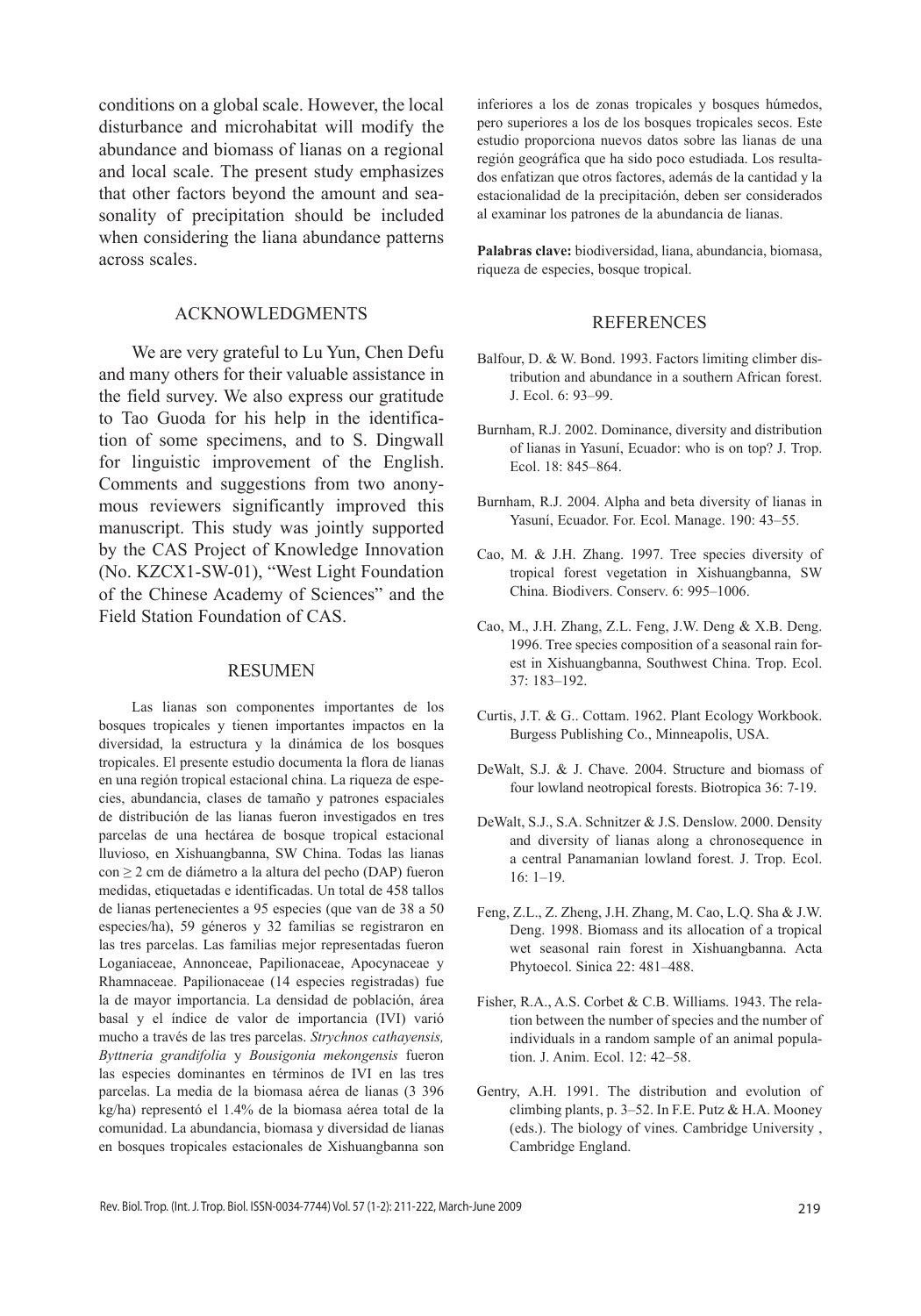- Gentry, A.H. & C. Dodson. 1987. Contribution of nontrees to species richness of a tropical rain forest. Biotropica 19: 149–156.
- Gerwing, J.J. & D.L. Farias. 2000. Integrating liana abundance and forest stature into an estimate of total aboveground biomass for an eastern Amazonian forest. J. Trop. Ecol. 16: 327–335.
- Gerwing, J.J., S.A. Schnitzer, R.J. Burnham, F. Bongers, J. Chave, S.J. DeWalt, C.E.N. Ewango, R. Foster, D. Kenfack, M. Martínez-Ramos, M. Parren, N. Parthasarathy, D.R. Pérez-Salicrup, F.E. Putz & D.W. Thomas. 2006. A standard protocol for liana censuses. Biotropica 38: 256–261.
- Hill, M.O. 1973. Diversity and evenness: A unifying notation and its consequences. Ecology 54: 427–432.
- Laurance, W.F., D. Pérez-Salicrup, P. Delamônica, P.M. Fearnside, S. D'angelo, A. Jerozolinski, L. Pohl & T.E. Lovejoy. 2001. Rain forest fragmentation and the structure of Amazonian liana communities. Ecology 82: 105–116.
- Li, Y.H., S.J. Pei & Z.F. Xu. 1996. List of plants in Xishuangbanna. Yunnan National, Kunming, China.
- Liu, W.J., F.R. Meng, Y.P. Zhang, Y.H. Liu & H.M. Li. 2004. Water input from fog drip in the tropical seasonal rainforest of Xishuangbanna, SW China. J. Trop. Ecol. 20: 517-524.
- Lott, E.J., S.H. Bullock & J.A. Magallanes. 1987. Floristic diversity and structure of upland and Arroyo forests of Coastal Jalisco. Biotropica 19: 228–235.
- Magurran, A. 1988. Ecological diversity and its measurement. Princeton University, New Jersey, USA.
- Mascaros, J., S.A. Schnitzer & W.P. Carsonc. 2004. Liana diversity, abundance, and mortality in a tropical wet forest in Costa Rica. For. Ecol. Manage. 190: 3–14.
- Mori, S.A., B.M. Boom, A.M. De Carvalho & T.S. Dos Santos. 1983. Southern Bahian moist forests. Bot. Rev. 49: 155–232.
- Muthuramkumar, S. & N. Parthasarathy. 2000. Alpha diversity of lianas in a tropical evergreen forest in the Anamalais, Western Ghats, India. Divers. Distrib. 6: 1-14.
- Nabe-Nielsen, J. 2001. Diversity and distribution of lianas in a neotropical rain forest, Yasun National Park, Ecuador. J. Trop. Ecol. 17: 1–19.
- Pérez-Salicrup, D.R. & V.L. Sork. 2001. Lianas and trees in a liana forest of Amazonian Bolivia. Biotropica 33: 34–47.
- Proctor, J. 1983. Ecological studies in four contrasting lowland rain forest in Gunung Mulu National Park, Sarawak. I. Forest environment, structure and floristics. J. Ecol. 71: 237–260.
- Putz, F.E. 1983. Liana biomass and leaf area of a "tierra firme" forest in the Rio Negro basin, Venezuela. Biotropica 15: 185–189.
- Putz, F.E. 1984. The natural history of lianas on Barro Colorado Island, Panama. Ecology 65: 1713–1724.
- Putz, F.E. & P. Chai. 1987. Ecological studies on lianas in Lambir National Park, Sarawak, Malaysia. J. Ecol. 75: 523–531.
- Reddy, M.S. & N. Parthasarathy. 2003. Liana diversity and distribution in four tropical dry evergreen forests on the Coromandel coast of south India. Biodivers. Conserv. 12: 1609–1627.
- Rice, K., N. Brokaw & J. Thompson. 2004. Liana abundance in a Puerto Rican forest. For. Ecol. Manage. 190 : 33–41.
- Rollet, B. 1974. L'architecture des forêts denses humides semper-virentes de plaine. Nogentsur-Marne: Centre Technique Forestier Tropical, France.
- Schnitzer, S.A. 2005. A mechanistic explanation for global patterns of liana abundance and distribution. Am. Nat. 166: 262-276.
- Schnitzer, S.A. & F. Bongers. 2002. The ecology of lianas and their role in forests. Trends Ecol. Evol. 17: 223–230.
- Schnitzer, S.A., J.W. Dalling & W.P. Carson. 2000. The impact of lianas on tree regeneration in tropical forest canopy gaps: evidence for an alternative pathway of gap-phase regeneration. J. Ecol. 88: 655–666.
- Shanmughavel, P., Z. Zheng, L.Q. Sha & M. Cao. 2001. Floristic structure and biomass distribution of a tropical seasonal rain forest in Xishuangbanna, southwest China. Biom. Bioen. 21: 165–175.
- Zhu, H., Z.F. Xu, H. Wang & B.G. Li. 2004. Tropical rain forest fragmentation and its ecological and species diversity changes in southern Yunnan. Biodivers. Conserv. 13: 1355–1372.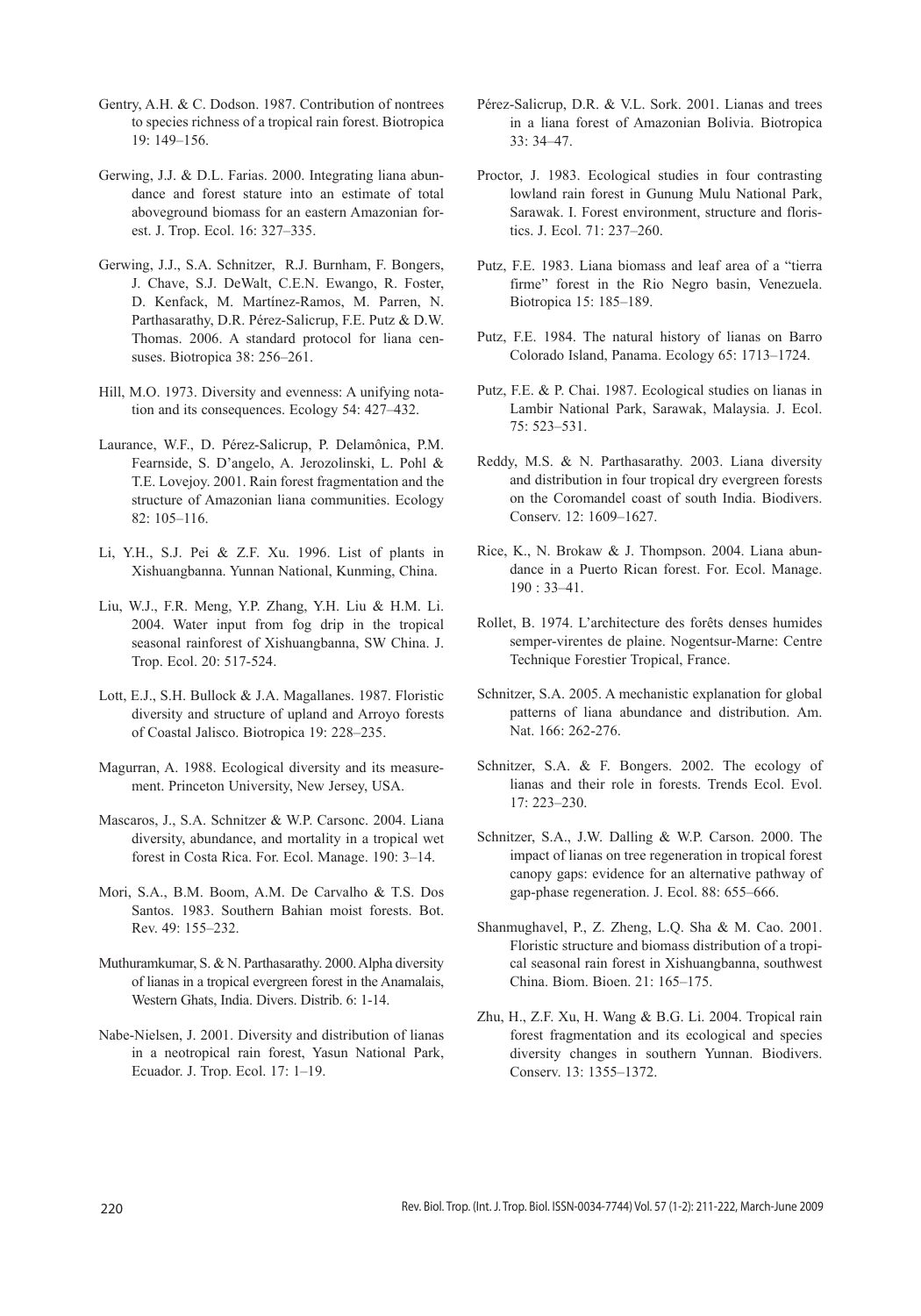### Appendix 1

Density (stems per hectare), frequency and basal area  $(m^2 \text{ ha}^{-1})$  of the ten species with the highest importance value index (IVI) in the tropical seasonal rain forests in Xishuangbanna, SW China.

| Species                    | Density        | Frequency      | Basal area | $\rm IVI$ |
|----------------------------|----------------|----------------|------------|-----------|
| <b>Menglun Plot</b>        |                |                |            |           |
| Strychnos cathayensis      | 28             | 20             | 343.47     | 33.94     |
| Strychnos wallichiana      | 21             | 16             | 331.89     | 27.79     |
| Uvaria maclurei            | 11             | 6              | 656.11     | 24.19     |
| Combretum latifolium       | 10             | 8              | 309.80     | 16.97     |
| Zizyphus attopensis        | 10             | $\tau$         | 307.40     | 16.29     |
| Tetracera asiatica         | 16             | 6              | 186.60     | 15.78     |
| Salacia polysperma         | 11             | 9              | 88.45      | 12.98     |
| Aganosma navaillei         | 9              | $\tau$         | 184.09     | 12.97     |
| Premna fulva               | 9              | 6              | 185.60     | 12.37     |
| Acacia rugata              | $\overline{7}$ | 5              | 168.73     | 10.40     |
| <b>Mengla Plot</b>         |                |                |            |           |
| Byttneria grandifolia      | 34             | 22             | 948.56     | 74.17     |
| Strychnos nitida           | 15             | 13             | 661.95     | 43.31     |
| Fissistigma oldhamii       | 10             | 9              | 162.14     | 20.37     |
| Tetrastigma planicaulum    | 8              | 5              | 167.71     | 15.55     |
| Tetrastigma crucistum      | 5              | 5              | 144.71     | 12.63     |
| Tetrastigma rubpstre       | 2              | 2              | 208.79     | 9.81      |
| Derris marginata           | 5              | 5              | 52.81      | 9.74      |
| Ventilago inaequilateralis | 4              | $\overline{4}$ | 100.16     | 9.61      |
| Capparis fohaiensis        | 5              | 3              | 49.83      | 7.87      |
| Iodes cirrhosa             | 4              | $\overline{4}$ | 38.96      | 7.69      |
| <b>Manyang Plot</b>        |                |                |            |           |
| Bousigonia mekongensis     | 14             | 6              | 290.57     | 29.82     |
| Gnetum montanum            | 10             | 10             | 118.50     | 24.11     |
| Strychnos nitida           | 5              | $\overline{4}$ | 272.45     | 18.95     |
| Fissistigma minuticalyx    | 7              | 6              | 142.45     | 18.03     |
| Derris marginata           | 7              | 7              | 95.59      | 17.35     |
| Gnetum montanum            | 5              | $\overline{4}$ | 184.34     | 15.66     |
| Ventilago calyculata       | 3              | 3              | 112.13     | 10.10     |
| Milletia dielsiana         | $\overline{2}$ | $\mathfrak{2}$ | 163.18     | 10.04     |
| Strychnos wallichiana      | 4              | $\overline{4}$ | 53.91      | 9.89      |
| Paederia scandens          | 4              | 3              | 62.87      | 9.15      |